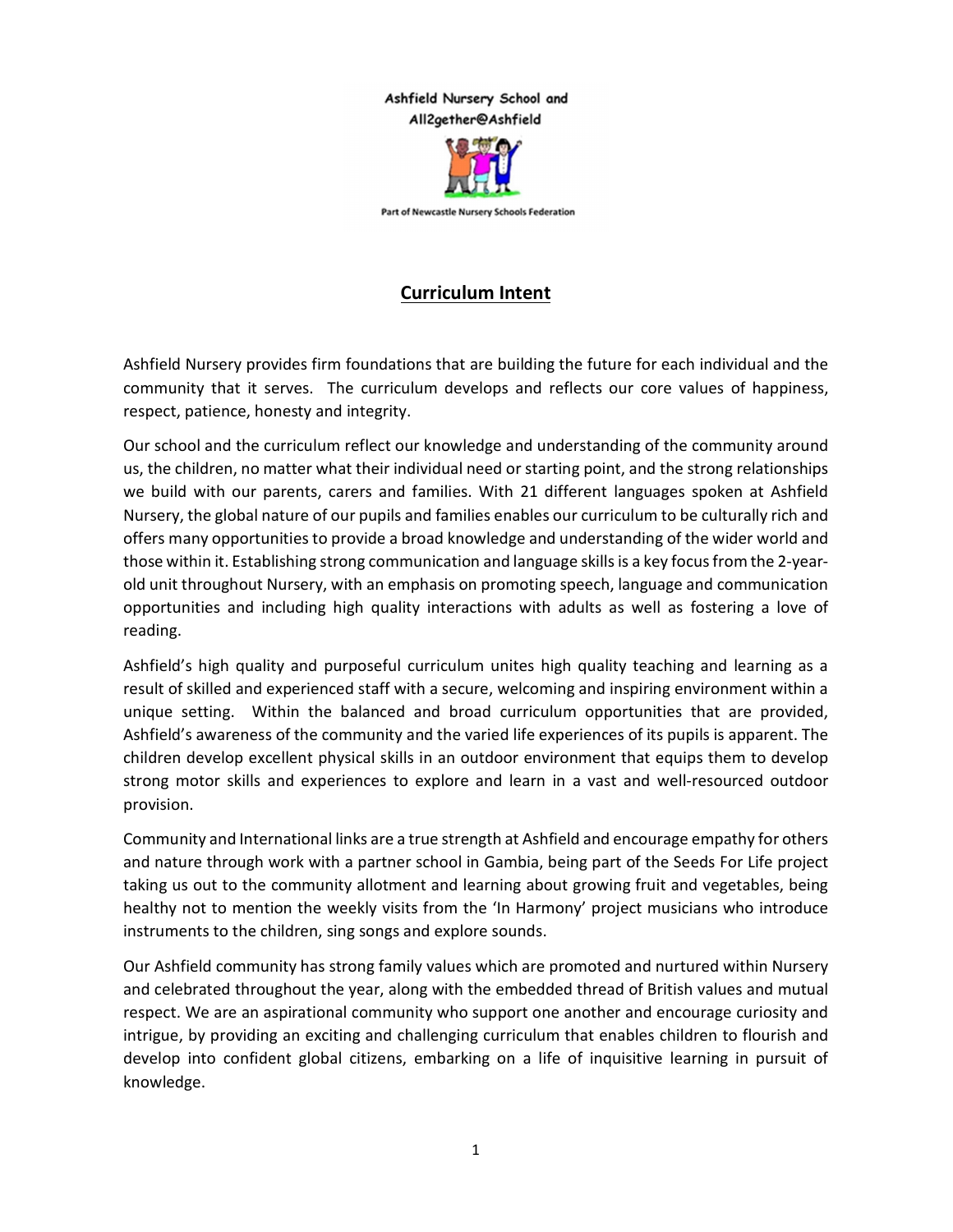## Implementation

Pupils learn through a balance of child-initiated and adult-directed activities. Child initiated learning is valued and encouraged. Each area of learning and development is implemented through planned, purposeful play, and through a mix of adult-led and child-initiated activities.

The timetable is carefully structured to ensure children are getting what they need in a personalised curriculum. Focused group time means that staff can teach new skills and systematically check for understanding, identify and respond to misconceptions quickly and provide real-time verbal feedback which results in a strong impact on the acquisition of new learning.

Children are provided with plenty of time to engage in 'exploration' throughout the variety of experiences carefully planned to engage and challenge them in the provision. The curriculum is planned for the inside and outside classrooms and equal importance is given to learning in both areas. The curriculum is planned in a cross-curricular way to enable all aspects of the children's development including understanding the world and expressive art and design as well as to promote sustained thinking and active learning.

EYFS curriculum is designed to develop the characteristics of effective learning:

- Creating and thinking critically children have and develop their own ideas, make links between ideas, and develop strategies for doing things.
- Active learning children keep on trying if they encounter difficulties, and enjoy their achievements.
- Playing and exploring children investigate and experience things, and 'have a go'.

These characteristics play a leading role in the teaching and learning that takes place in the curriculum and how to embed knowledge and understanding for all children.

The EYFS framework includes 7 areas of learning and development that are equally important and inter-connected. However, 3 areas known as the prime areas are seen as particularly important for igniting curiosity and enthusiasm for learning, and for building children's capacity to learn. The curriculum engages all children and ensures that all children make good progress from their starting points.

Where possible the children's own interests are used by the adults to engage the children in higher level thinking and deeper learning.

Parents are valued as first educators and every effort is made to inform them of the EYFS curriculum whilst providing them with the tools to continue learning at home.